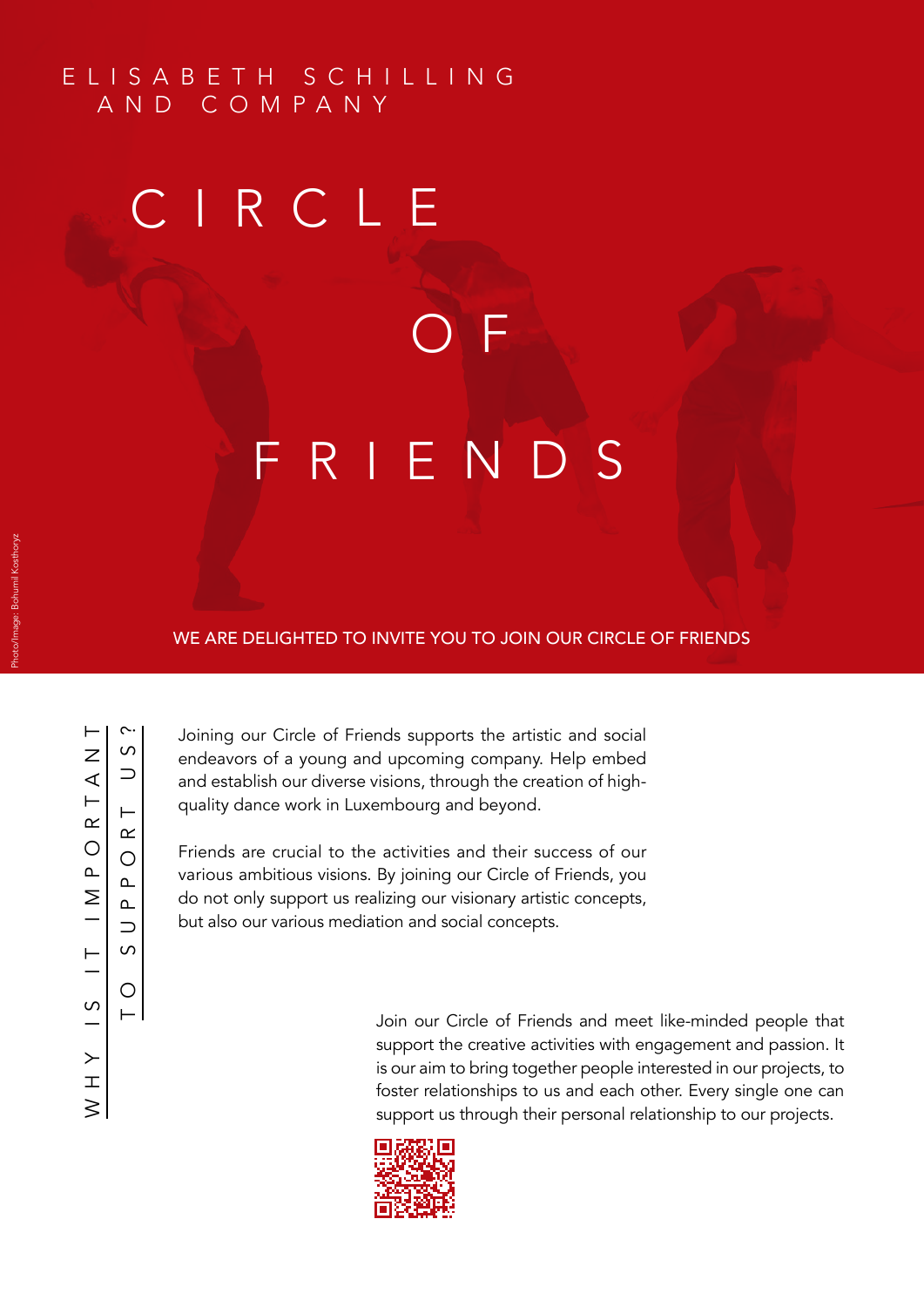$\overline{\mathsf{C}}$ 

Elisabeth Schilling and Company, through the non-profit organization Making Dances a.s.b.l, develops transdisciplinary projects between movement, design and music, making the disciplines dance together. The company is directed by choreographer Elisabeth Schilling (Lëtzebuerger Danzpräis 2021), in close collaboration with an international team.

The choreographer has set herself the goal of ensuring that contemporary dance occurs both on performance stages and in less conventional spaces. Our productions travel to European metropolises and to more rural territories, in theaters and concert halls, museums and galleries, historic buildings or even in public spaces. Since its creation in 2016, the company has given more than 230 performances in 19 countries. Elisabeth Schilling is 'Artist in Residence' at the Trifolion Echternach (Dancing The City 2021-2023).



An important part of the work consists of different formats of creative learning and audience engagement. Launched in 2022, "Mat iech / With you" is a tailor-made cultural mediation program, including publications, conferences, practical workshops, introductions to works and postperformance discussions. These actions aim to bring dance to all those who, for various reasons - whether financial, social, geographical or health can no longer go to the theater. Performances in social institutions, such as care homes, are regularly organised. the Grand Duchy of Luxembourg.<br>
Making  $\begin{array}{ccc}\n\begin{array}{ccc}\n\text{C} & \text{L} \\
\text{L} & \text{L} & \text{L} \\
\text{L} & \text{L} & \text{L} \\
\text{L} & \text{L} & \text{L}\n\end{array} & \begin{array}{ccc}\n\text{L} & \text{L} \\
\text{L} & \text{L} \\
\text{L} & \text{L} \\
\text{L} & \text{L}\n\end{array} & \begin{array}{ccc}\n\text{L} & \text{L} \\
\text{L} & \text{L}$ 

Making Dances a.s.b.l is a company approved by the Ministry of Culture of

More information: ELISABETHSCHILLING.COM PRODUCER@ELISABETHSCHILLING.COM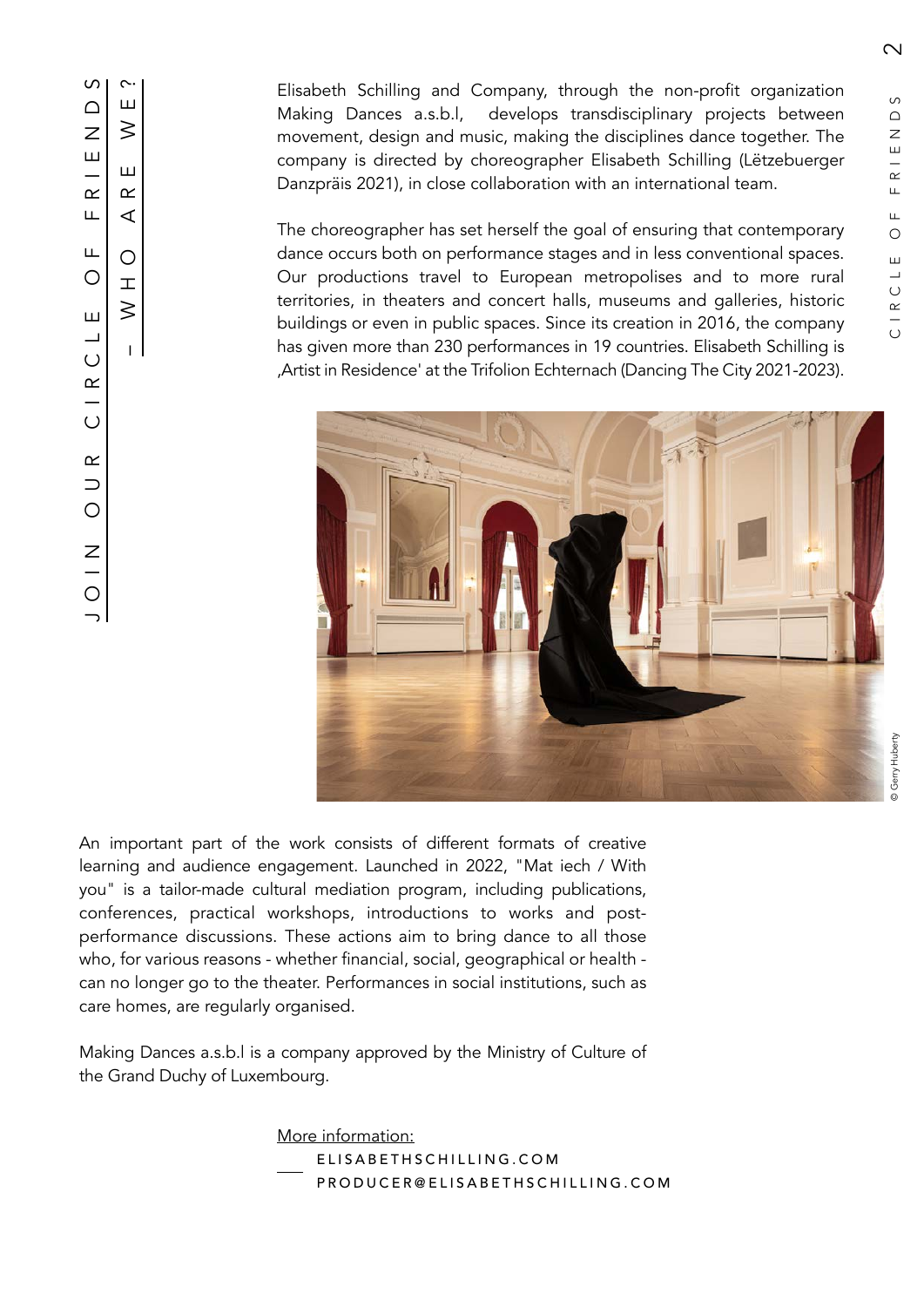$\infty$ 

| HOW TO JOIN   |  |  |          |  |
|---------------|--|--|----------|--|
| OUR CIRCLE OF |  |  |          |  |
|               |  |  | FRIENDS? |  |

All donations are to be given to FOCUNA, the fund of the Ministry of Culture. You can proceed your donation by clicking [here.](https://www.focuna.lu/fr/Faites-un-don/Making-Dances-a-s-b-l-)

By join Making Dances Circle of Friends, you can enjoy unforgettable moments while giving *essential*  support to the artists and the company's activities!



THANK YOU SO MUCH FOR YOUR SUPPORT. Discover the exclusive benefits below.

 $\circ$ CIRCLE OF FRIENDS  $\bigcap$  $\overline{z}$ Ш  $\alpha$ Щ Щ  $\circ$ Ш  $\overline{\phantom{0}}$  $\bigcirc$  $C$  | R

BENEFITS

Ш  $\overline{z}$ 

Ш

 $\infty$ 

Щ

 $\Omega$ 

|                                                                                                           | <b>Polonaise</b> | <b>Menuette</b> | <b>Triolette</b> | Pas de Deux      |
|-----------------------------------------------------------------------------------------------------------|------------------|-----------------|------------------|------------------|
| <b>ANNUAL PAYMENT OF</b>                                                                                  | 50€              | 120 €**         | 500 €**          | 1000 €**         |
| Regular updates on Company Performances, workshops,<br>and events                                         | $\mathbf{x}$     | $\mathbf{x}$    | $\mathbf{x}$     | $\mathbf{x}$     |
| Free publications such as catalogs or program booklets<br>from the company                                | $\mathbf{x}$     | x               | $\mathbf{x}$     | $\mathbf{x}$     |
| Invitations to selected rehearsals of the productions                                                     |                  | $\mathbf{x}$    | $\mathbf{x}$     | $\boldsymbol{x}$ |
| Special introductions to the pieces by the choreographer                                                  |                  |                 | $\mathbf{x}$     | $\mathbf{x}$     |
| Publication of your sponsorship through text, photo and /<br>or logo on the company social media channels |                  |                 | $\mathbf{x}$     | $\mathbf{x}$     |
| Free ticket(*s) to premiere's                                                                             |                  |                 | $\mathbf{x}$     | $\mathbf{x}$     |
| Invitation to premiere parties                                                                            |                  |                 |                  | $\boldsymbol{x}$ |
| Dinner with the artistic team                                                                             |                  |                 |                  | $\mathbf{x}$     |
| Framed photo with the artistic team                                                                       |                  |                 |                  | $\boldsymbol{x}$ |

\*more than one free ticket for each premiere may be possible depending on the size of the production.

\*\*To promote patronage, the tax law provides for the tax deduction of donations made by any natural or legal person. This tax deduction applies to donations of a minimum annual amount of

120 euros. All information on tax benefits can be found at [www.focuna.lu/fr/Avantages-fiscaux]( https://www.focuna.lu/fr/Avantages-fiscaux.)